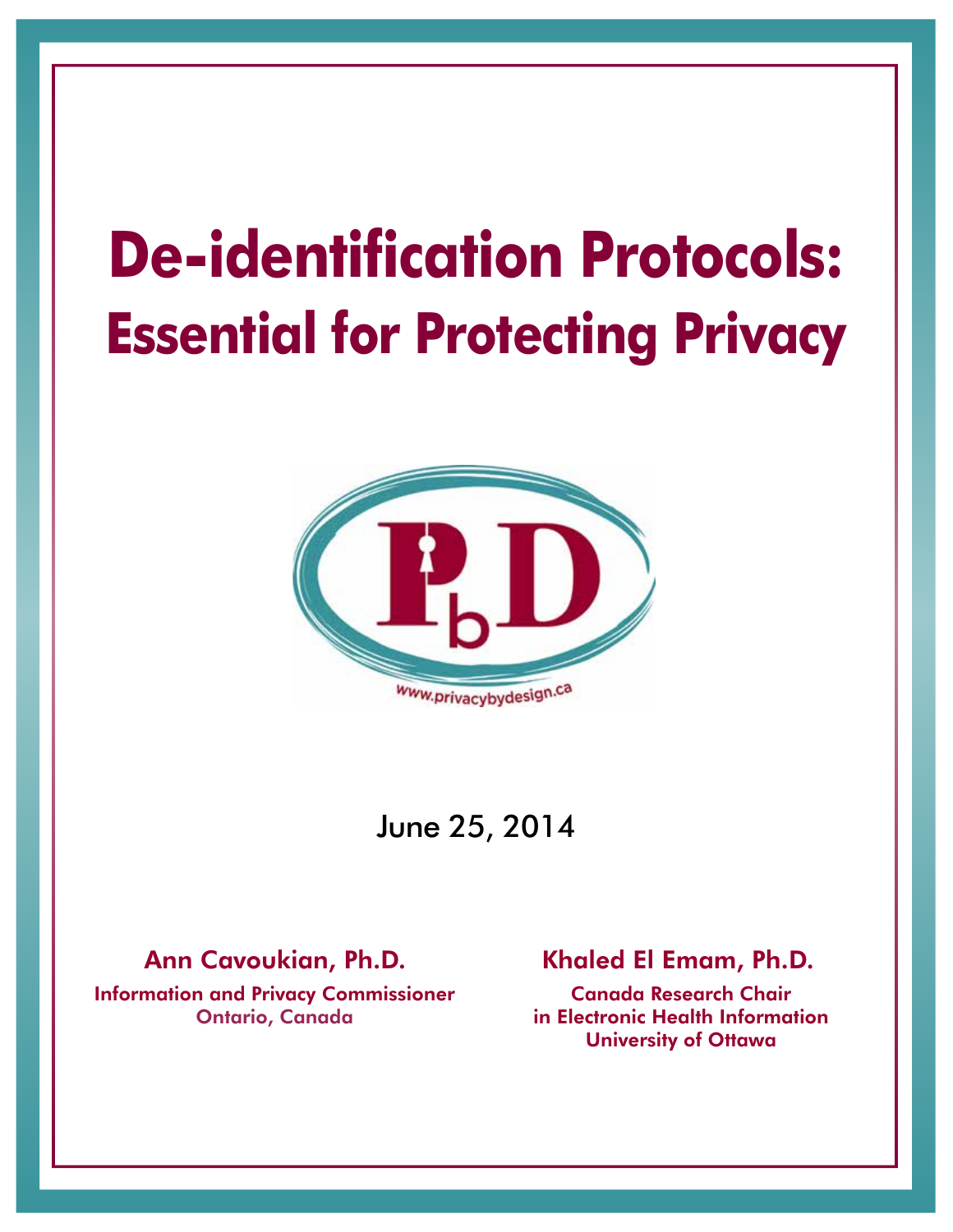

Information and Privacy Commissioner of Ontario

Commissaire à l'information et à la protection de la vie privée de l'Ontario 2 Bloor Street East Suite 1400 Toronto, Ontario Canada M4W 1A8

416-326-3333 1-800-387-0073 Fax: 416-325-9195 TTY (Teletypewriter): 416-325-7539 Website: www.ipc.on.ca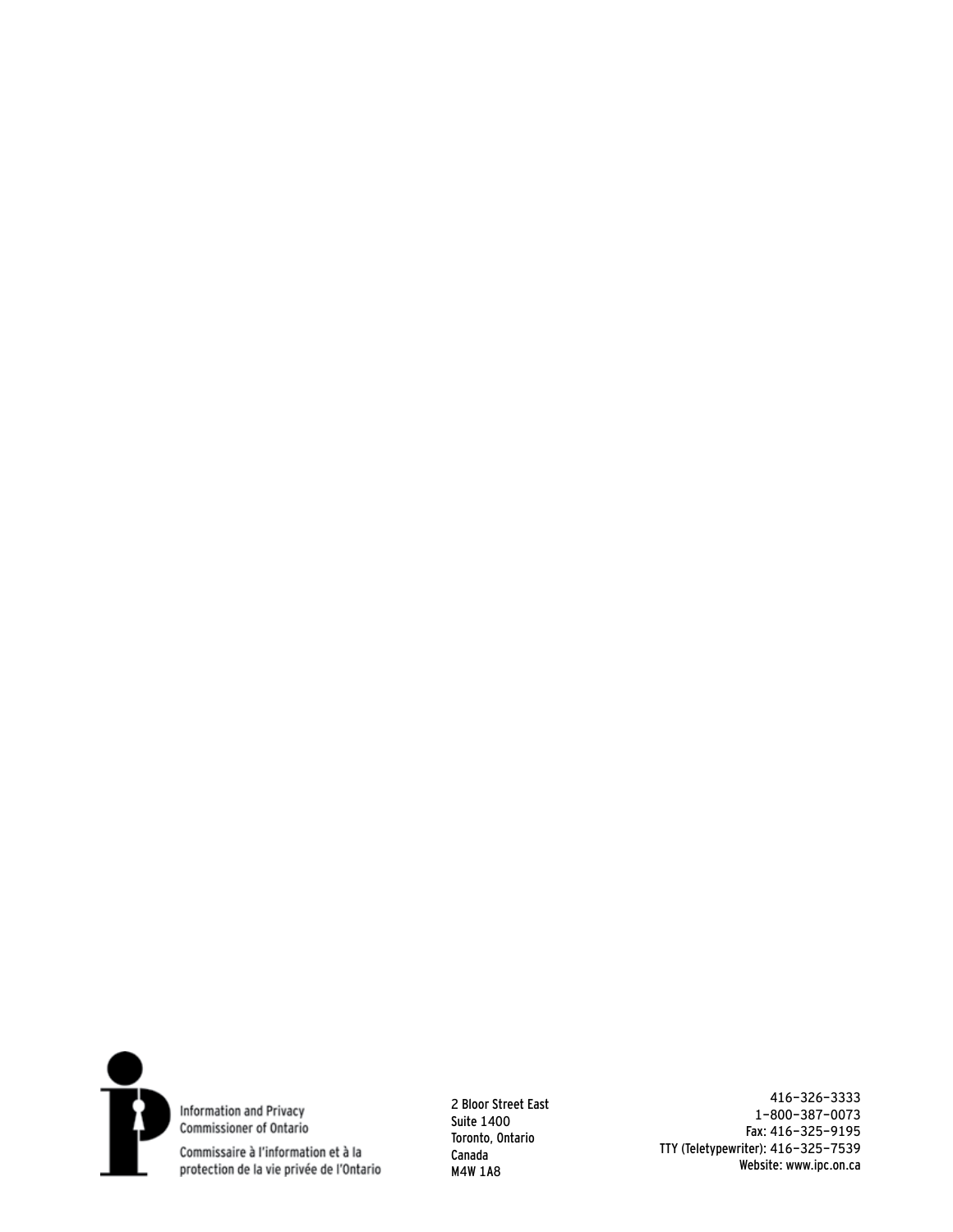

# Table of Contents

| De-identification Protocols: Essential for Protecting Privacy 1 |
|-----------------------------------------------------------------|
|                                                                 |
|                                                                 |
| The Research on Re-identification - What's New?  5              |
| It is Easier to Re-identify Improperly De-identified            |
| Context is Everything - While Individuals May be Unique,        |
| Context is Everything – The Need for Time,                      |
| Context is Everything - Location, Location, Location! 10        |
|                                                                 |
|                                                                 |
|                                                                 |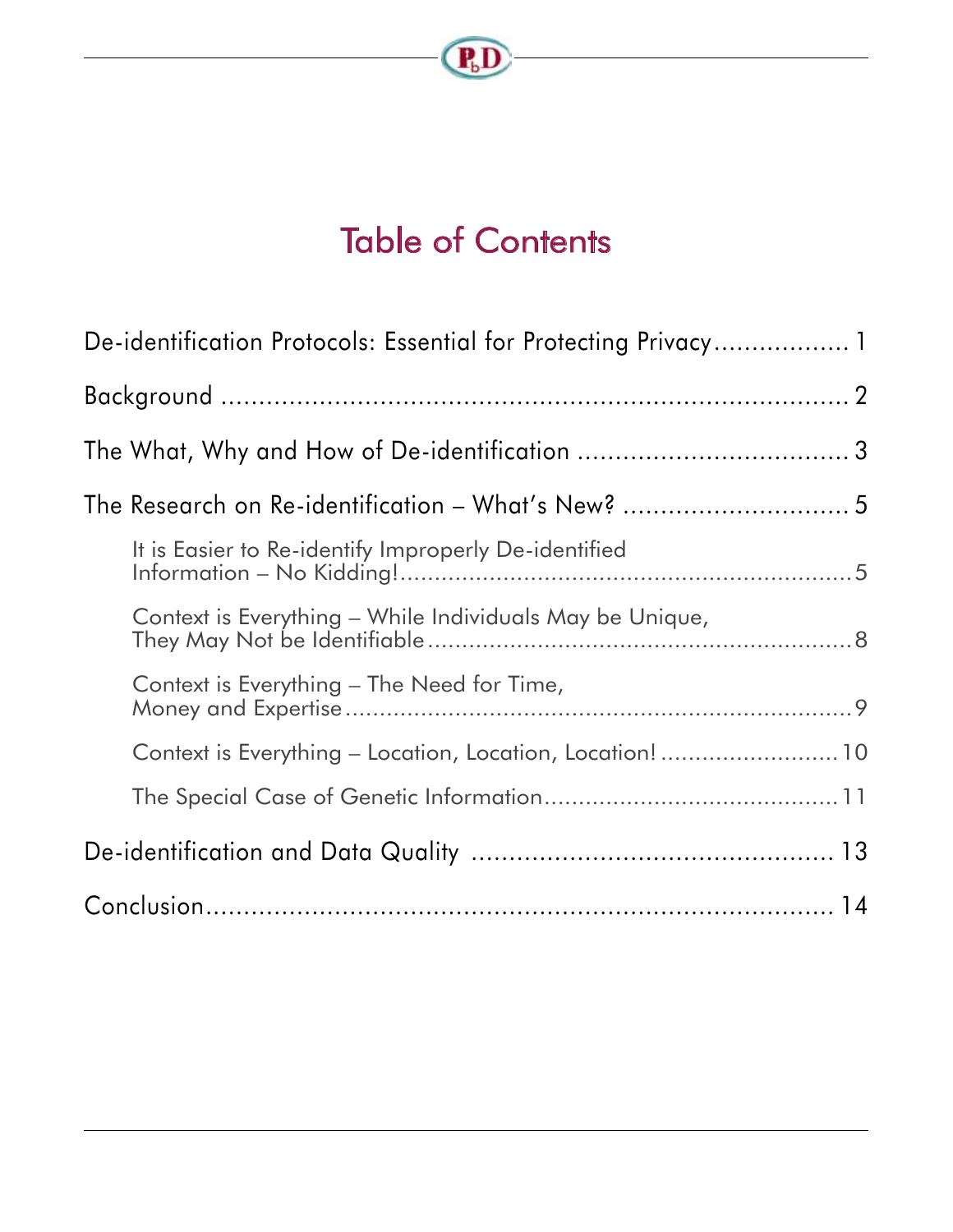# De-identification Protocols: Absolutely Essential for **Protecting Privacy**

Information is the new currency of our economy. Since the dawn of the digital era, information has become increasingly available, and at a scale previously unimaginable. According to IBM, each day, 2.5 quintillion bytes of information are being created and, over 90 percent of the information currently in existence has been created in the past two years.<sup>1</sup> With technological advances, this information is also becoming easier to collect, retain, use, disclose and leverage for a wide range of secondary uses.

Information is becoming far more valuable as businesses, big and small, seek to learn more about their customers and those of their competitors, and as advertisers seek to gain a competitive advantage by finding new and innovative ways to use information to target advertisements that are most relevant to their consumers. Information is also increasingly being sought for secondary uses that are seen to be in the public interest. For example, the health sector is seeking to use information to support evidence-based decision-making, to improve the quality of care provided, and to identify and achieve cost efficiencies.

However, if organizations do not strongly protect the privacy of individuals in the information being sought out, there may be far-reaching implications for both the individuals and the organizations involved. For example, when individuals lose trust and confidence in the ability of an organization to protect their privacy, the reputation of that organization may be irreparably damaged in the process. This does not include the time and resources needed to contain, investigate and remediate any resulting data breaches or privacy infractions, and the costs associated with any ensuing proceedings and liabilities such as class action lawsuits.

One of the most effective ways to protect the privacy of individuals is through strong de-identification. Despite suggestions to the contrary, de-identification, using proper de-identification techniques and reidentification risk management procedures, remains one of the strongest and most important tools in protecting privacy.

<sup>1</sup> Kevin C. Desouza & Kendra L. Smith, "Big Data for Social Innovation" (2014) Stanford Social Innovation Review 39.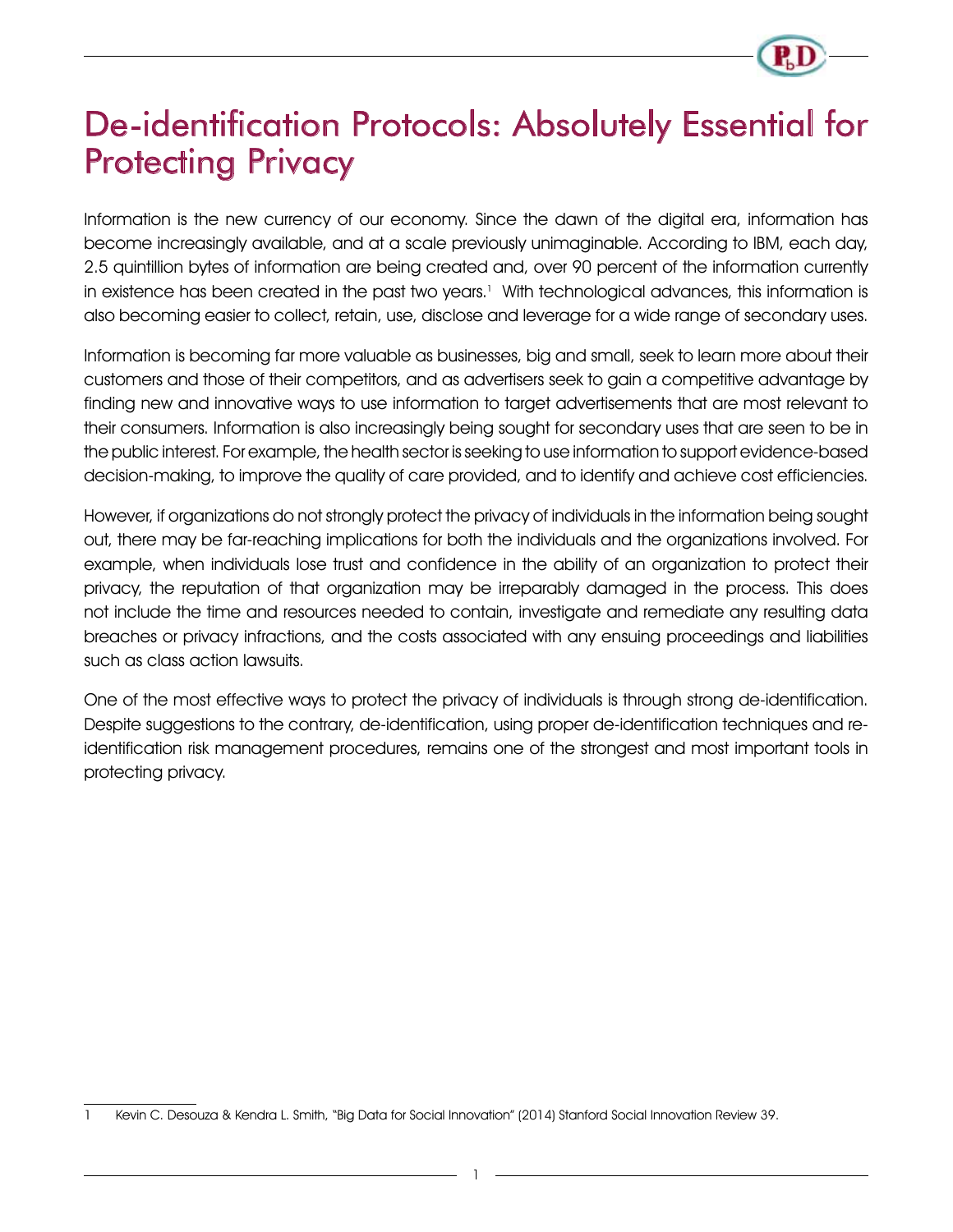

# Background

In 2011, the Information and Privacy Commissioner of Ontario, Canada, published a joint paper with Dr. Khaled El Emam in response to then current reports questioning the value of de-identification. Dispelling the Myths Surrounding De-identification: Anonymization Remains a Strong Tool for Protecting Privacy<sup>2</sup> argued that proper de-identification techniques, including a robust re-identification risk management framework, are vital to the protection of privacy and that the re-identification of properly de-identified information was far more difficult than suggested by some commentators. Re-identification of properly de-identified information requires significant time and financial resources, in addition to the concerted efforts of those with a specialized skill set.

In 2013, the Information and Privacy Commissioner of Ontario, Canada, published another paper, entitled Looking Forward: De-identification Developments – New Tools, New Challenges, 3 which provided further evidence that the re-identification of properly de-identified information was not an insignificant endeavour. It also highlighted key developments in the area of de-identification, including advances in de-identification techniques and strategies for enhancing trust through the implementation of risk management policies, procedures and practices, along with the execution of formal agreements.<sup>4</sup>

Despite these papers, there continues to be considerable misunderstanding surrounding the area of de-identification and the risk of re-identification. Recent reports, including those emanating out of John Podesta's Big Data and Privacy Workshops,<sup>5</sup> have further fuelled this misunderstanding. These reports have caused some commentators to call into question the usefulness of de-identification, to suggest that information can typically only be de-identified at the expense of data quality, and to emphasize the relative ease of re-identification. We again submit that these views are an over-simplification, inconsistent with current evidence, and largely based on the re-identification of poorly de-identified information.

The purpose of this paper is to clarify what it means to properly de-identify personal information, to underscore the value of strong de-identification, to interpret recent research which has been used to call into question the value of de-identification in the protection of privacy, and to emphasize the conclusions that may properly be drawn from this research. We will argue that the vast majority of information may be de-identified in a manner that both provides a high degree of privacy protection, and ensures a level of data quality that is suited for the secondary purpose.

<sup>2</sup> Ann Cavoukian & Khaled El Emam, "Dispelling the Myths Surrounding De-identification: Anonymization Remains a Strong Tool for Protecting Privacy" (2011), online: http://www.ipc.on.ca/images/Resources/anonymization.pdf.

<sup>3</sup> Information and Privacy Commissioner of Ontario, Canada "Looking Forward: De-identification Developments – New Tools, New Challenges (2013), online: http://www.ipc.on.ca/images/Resources/pbd-de-identifcation\_developments.pdf.

<sup>4</sup> Ibid.

<sup>5</sup> Executive Office of the President, Big Data: Seizing Opportunities, Preserving Values (Washington: The White House, 2014) and Executive Office of the President, President's Council of Advisors on Science and Technology, Report to the President Big Data and Privacy: A Technological Perspective (Washington: The White House, 2014).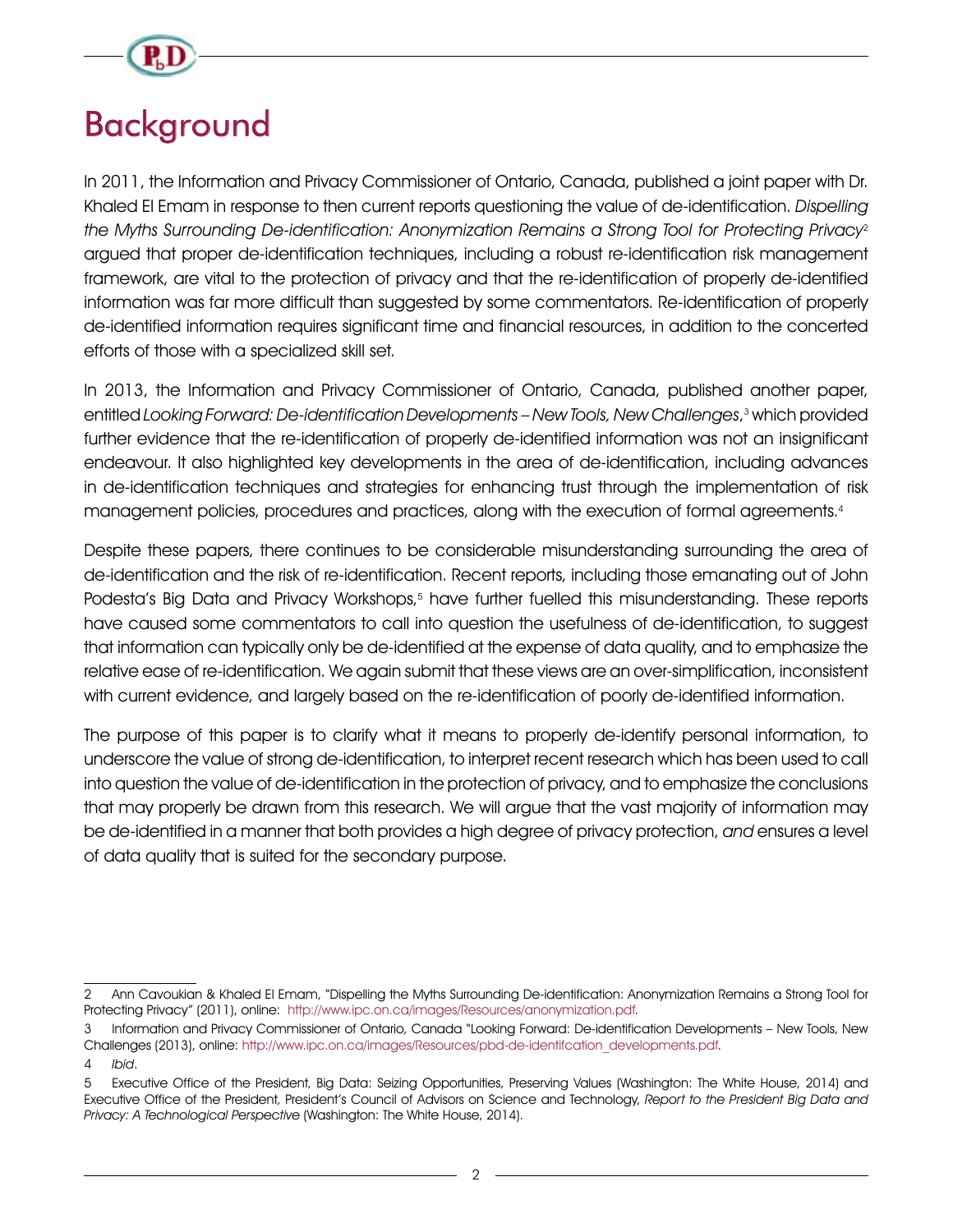# The What, Why and How of De-identification

De-identified information is information that cannot be used to identify an individual, either directly or indirectly. Information is de-identified if it does not identify an individual, and it is not reasonably foreseeable in the circumstances that the information could be used, either alone or with other information, to identify an individual.<sup>6</sup>

Personal information is de-identified through a process involving the removal or modification of both direct identifiers and indirect or quasi-identifiers, unlike "masking" which only involves the removal or modification of direct identifiers.

Direct identifiers are fields of information that may be used to directly identify an individual; they include name, home address, telephone number, health number and social insurance/ security number. Indirect or quasi-identifiers are fields of information that may be used on their own or in combination with other indirect or quasi-identifiers, or other information, to indirectly identify an individual. They include information such as gender, marital status, race, ethnic origin, postal code or other location information, significant dates, or one's profession. Some indirect or quasi-identifiers may be more likely to lead to the re-identification of individuals in a dataset due to their rare occurrence. Characteristics which are highly uncommon in the population or in the dataset, such as an unusual occupation or medical diagnosis, can increase the likelihood of the identity of an individual being revealed.

In addition to the removal or modification of direct and indirect or quasi-identifiers, de-identification often involves the implementation of a robust re-identification risk management framework. An assessment must be conducted to identify the risks of re-identification in the particular circumstances involved, having regard to such factors as the motives and capacity of the organization or individual to re-identify the information. Once these risks have been determined, a re-identification risk management framework must be implemented to mitigate the risks identified, including the implementation of privacy and security policies, procedures and practices and the execution of agreements.7

At a minimum, policies, procedures and practices should be implemented, including those in respect of privacy breach management and de-identification. The de-identification policies, procedures and practices should be based on the assessment of the risks identified, and be reviewed on a regular basis to ensure that they continue to be consistent with industry standards and best practices, technological advancements, legislative requirements, and emerging risks. Further, agreements should be entered into with the organization or individual using or receiving the de-identified information. These agreements should: 1) prohibit the use of de-identified information, either alone or with other information, to identify an individual; 2) place restrictions on any other use or subsequent disclosure of the de-identified information; 3) ensure that those who have access to the de-identified information are properly trained and understand

<sup>6</sup> Personal Health Information Protection Act, 2004, SO 2004, c 3, s 4(2); Personal Health Information Act, SNS 2010, c 41, s 3; and Personal Health Information Act, SNL 2008, c P-7.01, s 5(5).

Khaled El Emam, Guide to the De-Identification of Personal Health Information (Boca Raton: CRC Press, 2013), Khaled El Emam, Risky Business: Sharing Health Data While Protecting Privacy (Bloomington: Trafford Publishing, 2013) and Khaled El Emam & Luk Arbuckle, Anonymizing Health Data: Case Studies and Methods to Get You Started (Sebastopol: O'Reilly Media, 2013).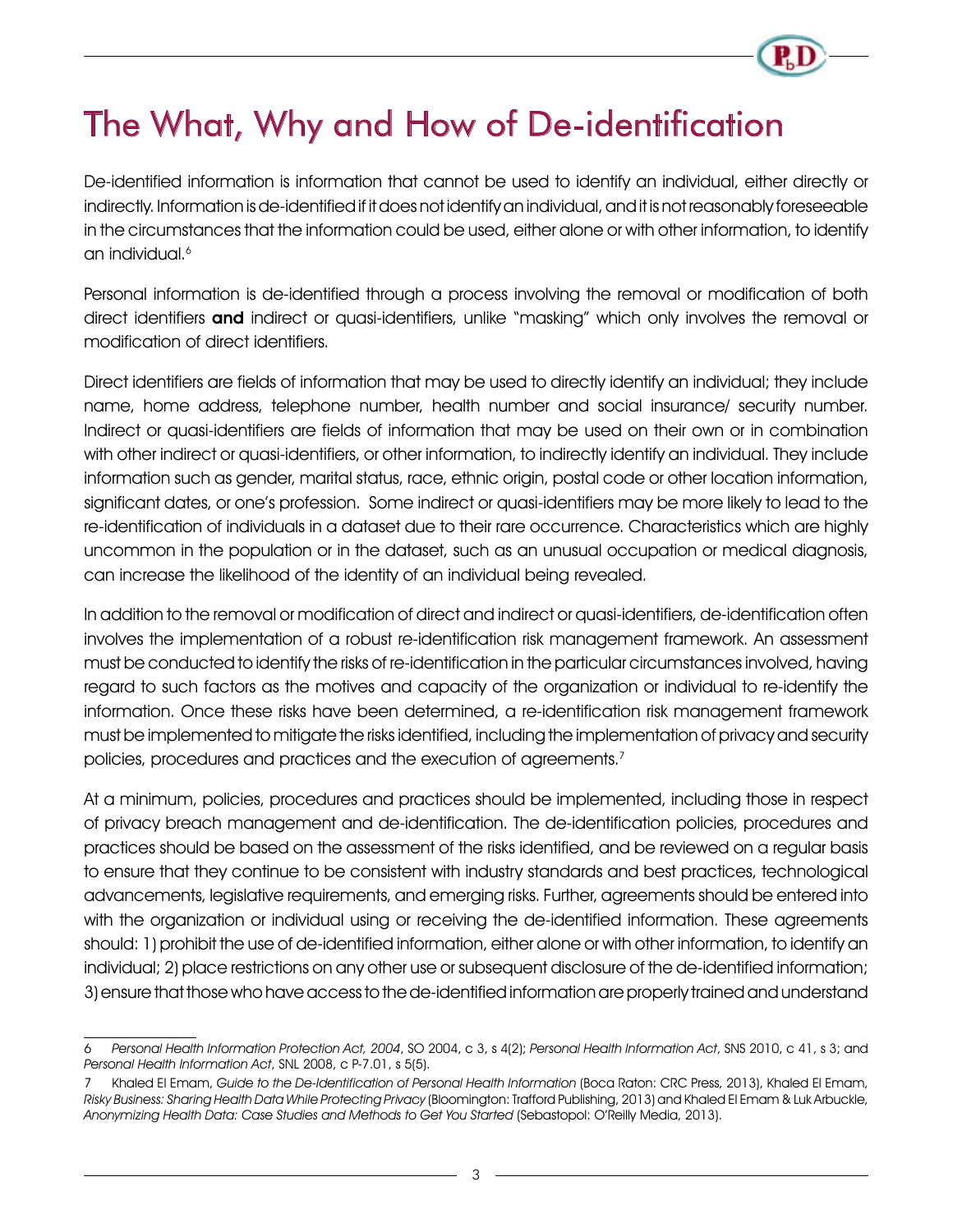

their obligations in respect of such information; 4) require the recipient to notify the organization of any breach of the agreement, and 5) set out the consequences of such a breach. $8$ 

Provided that proper de-identification techniques, in conjunction with re-identification risk management procedures are used, the collection, use and disclosure of de-identified information has a number of advantages over the use of personally identifiable information:

- Proper de-identification greatly reduces the risk of a privacy breach in the event that the information is lost, stolen or accessed by unauthorized persons, since it is far less likely that individuals can be identified from information that has been properly de-identified;
- De-identification allows organizations to comply with data minimization principles $9$  principles that are the cornerstone of privacy legislation and fair information practices, all across the globe;<sup>10</sup> and
- Greater use may be made of de-identified information since properly de-identified information falls outside the scope of privacy legislation and is not subject to the same restrictions and limitations that are imposed on the collection, use and disclosure of personally identifiable information.

<sup>8</sup> Supra, note 3 at 7 - 8.

<sup>9</sup> Data minimization requires organizations not to collect, use or disclose personal information if other information would serve the same purpose and not to collect, use or disclose more personal information than is necessary to meet the purpose.

<sup>10</sup> See for example Organisation for Economic Co-operation and Development, OECD Guidelines on the Protection of Privacy and Transborder Flows of Personal Data (Paris: OECD, 2002); Personal Information Protection and Electronic Documents Act, SC 2000, c 5, Schedule 1, 4.4 and 4.5; and Personal Health Information Protection Act, 2004, SO 2004, c 3, s 30.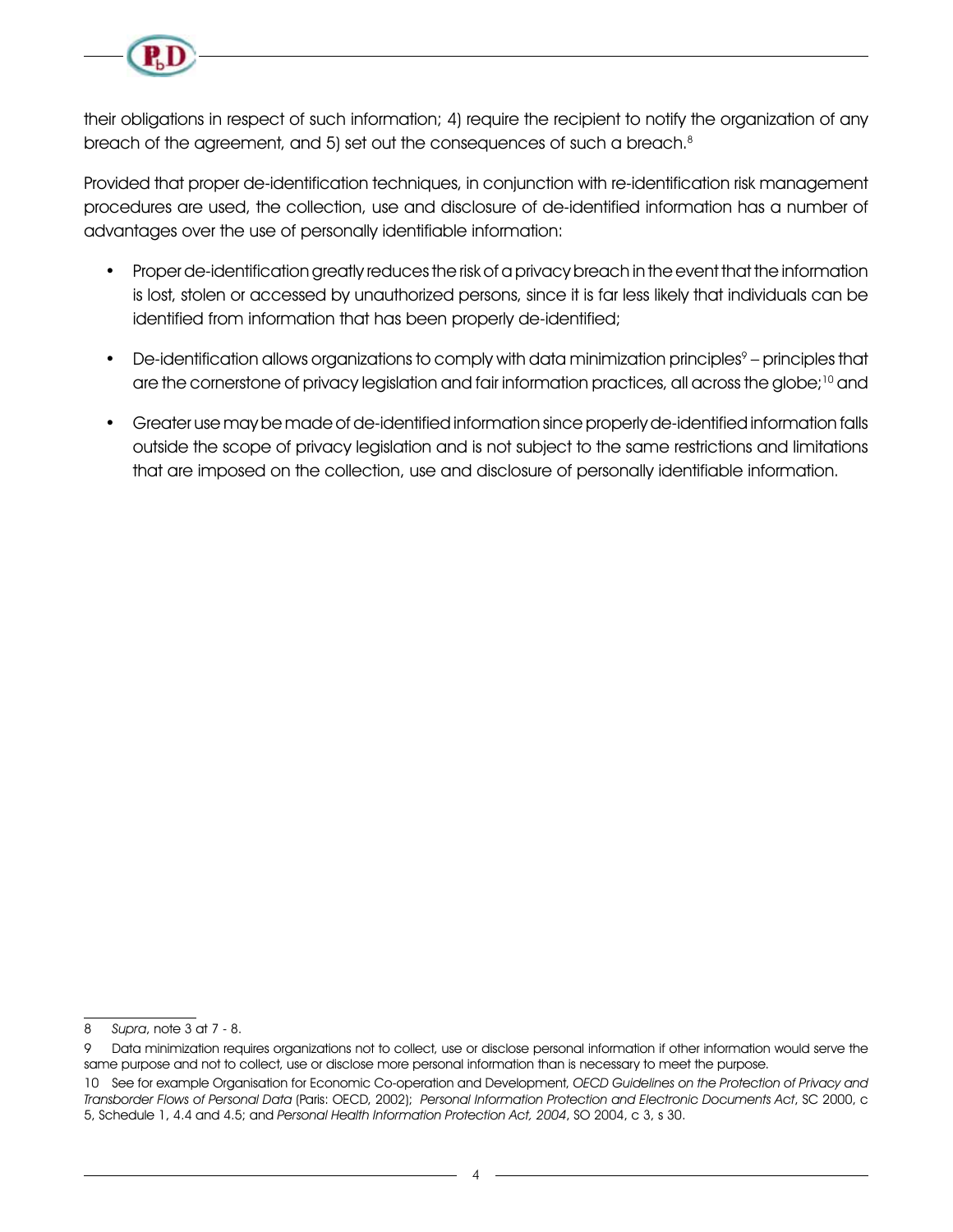

# The Research on Re-identification – What's New?

While there is always a residual risk of re-identification, the ease of re-identification should not be overstated. Recent studies used by some commentators to highlight the ease of re-identification, have certain features that limit the conclusions that may be drawn, as well as the generalizability of their findings. First, many of these studies were based on personal information that was not properly de-identified.11 Second, while one of the research studies demonstrated that an individual may be unique within a dataset, no individuals were actually re-identified. In fact, no attempts were made by the researchers to re-identify any individuals.12 Third, any conclusions that may be drawn from these studies must take into consideration the significant time, resources and effort of the highly skilled experts required to re-identify individuals, based on properly de-identified information. Fourth, the generalizability of the findings is limited by jurisdictional considerations such as the privacy legislation in force and the information publicly available within the jurisdiction. Finally, a number of these studies involved the re-identification of genetic information, for which we readily concede, there is currently no effective method of de-identification. Each of these will be discussed in detail below.

#### It is Easier to Re-identify Improperly De-identified Information – No Kidding!

Over the years, a number of studies have successfully re-identified individuals from information that was purportedly de-identified. For example:

- In 1997, the medical records of the then governor of Massachusetts were re-identified by matching information made publicly available by the Group Insurance Commission with demographic information found in a voter registration list purchased for 20 dollars;<sup>13</sup>
- In 2006, reporters for the New York Times were able to identify a single individual in a list of web search queries released by AOL, using the searches that the individual had made over a threemonth period;<sup>14</sup> and
- In 2008, researchers were able to re-identify the movie rating records of subscribers in a dataset publicly released by Netflix by comparing those records to the movie ratings posted on the Internet Movie Database, knowing very little information about the subscribers.15

<sup>11</sup> Latanya Sweeney, "Matching Known Patients to Health Records in Washington State Data" (2013), online: http://arxiv.org/pdf/1307.1370v2 and Latanya Sweeney, Akua Abu & Julia Winn "Identifying Participants in the Personal Genome Project by Name" (2013), online: http:// dataprivacylab.org/projects/pgp/1021-1.pdf

<sup>12</sup> Yves-Alexandre de Montjoye et al., "Unique in the Crowd: The Privacy Bounds of Human Mobility" (2013) 3:1376 Sci. Rep. 1.

<sup>13</sup> Latanya Sweeney, "k-Anonymity: A Model for Protecting Privacy" (2002) 10:5 International Journal on Uncertainty, Fuzziness and Knowledge-based Systems 557.

<sup>14</sup> Michael Barbaro & Tom Zeller Jr., "A Face Is Exposed for AOL Searcher No. 4417749," New York Times (9 August 2006), online: http:// select.nytimes.com/gst/abstract.html?res=F10612FC345B0C7A8CDDA10894DE404482.

<sup>15</sup> Arvind Narayanan & Vitaly Shmatikov, "Robust De-anonymization of Large Sparse Datasets" (2008), online: http://arxiv.org/pdf/ cs/0610105.pdf.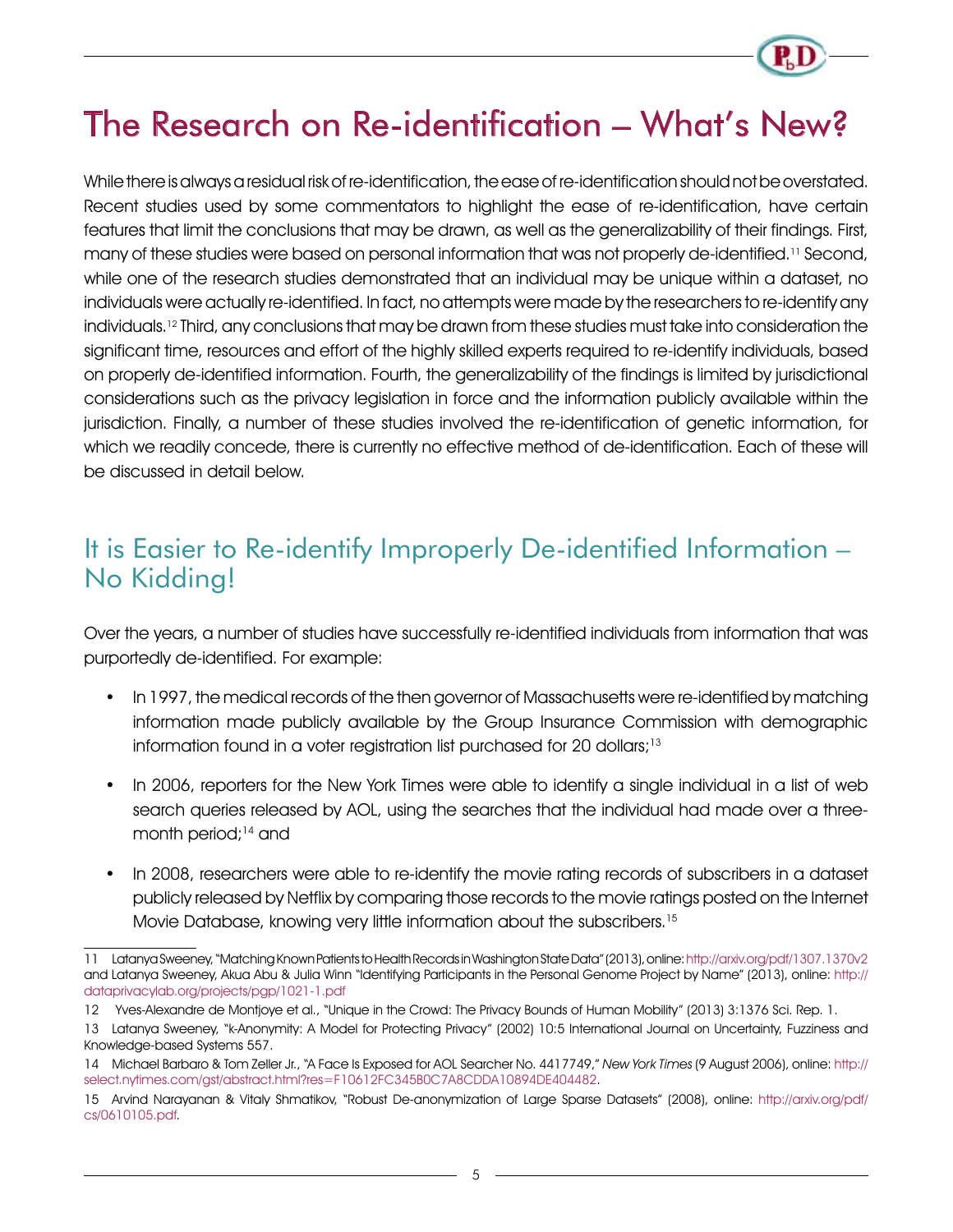

These, and other studies, gave rise to a number of academic articles arguing that privacy could not be protected through de-identification, given the "astonishing ease" of re-identification.16

However, in 2011, a systematic literature review was conducted to identify and assess published accounts of re-identification attacks on de-identified datasets, including many of the re-identification attacks listed above.<sup>17</sup> The literature review identified 14 accounts of re-identification attacks on ostensibly deidentified information, but found that only two of the 14 attacks were made on records that had been properly de-identified. The remaining 12 attacks were made on records that had not been properly de-identified.<sup>18</sup>

For example, the claims database of the Group Insurance Commission that had been used to re-identify the governor of Massachusetts contained gender, date of birth and full five-digit ZIP codes, therefore failing to meet the U.S. Health Insurance Portability and Accountability Act (HIPAA) Safe Harbor standard for de-identification,<sup>19</sup> which requires the removal or generalization of 18 fields of data.<sup>20</sup> It also failed to meet the second de-identification standard, the Expert Determination Method (also known as the Statistical Method).<sup>21</sup> This is not surprising, however, since the re-identification attack occurred before these HIPAA standards came into effect. Therefore, the claims database did not meet any de-identification standards, then or now.

Also, while AOL had replaced names with pseudonyms, it had not de-identified the search queries themselves. Some of the queries included the actual names of individuals, which was the case for the individual who was re-identified ("vanity search queries").

Further, in the two successful attacks on properly de-identified information, the risk of re-identification was found to be extremely low. For example, in one of the two successful attacks on properly de-identified information, there was only the slightest chance of re-identification – only 0.013 percent of the properly de-identified records could be correctly re-identified.<sup>22</sup>

<sup>16</sup> Paul Ohm, "Broken Promises of Privacy: Responding to the Surprising Failure of Anonymization" (2010) 57 UCLA L. Rev. 1701; Gregory D. Curfman, Stephen Morrissey & Jeffrey M. Drazen, "Prescriptions, Privacy, and the First Amendment" (2011) 364 N Engl J Med 2053; and Mark A. Rothstein, "Is De-Identification Sufficient to Protect Health Privacy in Research?" (2010) 10 Am J Bioeth 3.

<sup>17</sup> Khaled El Emam et al., "A Systematic Review of Re-identification Attacks on Health Data" (2011), online: http://www.plosone.org/ article/fetchObject.action?uri=info%3Adoi%2F10.1371%2Fjournal.pone.0028071&representation=PDF.

<sup>18</sup> Ibid at 6.

<sup>19</sup> U.S. Department of Health and Human Services, Standards for Privacy of Individually Identifiable Health Information, Final Rule, Federal Registrar 2002; 45 CFR, Parts 160-164.

<sup>20</sup> The eighteen fields of data include the following identifiers of the individual or relatives, employers or household members of the individual: names, all geographic subdivisions smaller than a state, all elements of dates (except year) related to an individual, telephone numbers, fax numbers, electronic mail addresses, social security numbers, medical record numbers, health plan beneficiary numbers, account numbers, certificate/license numbers, vehicle identifiers and serial numbers, device identifiers and serial numbers, Web Universal Resource Locators, Internet Protocol address numbers, biometric identifiers, full face photographic images and any other unique identifying number, characteristic or code.

<sup>21</sup> This method requires a person with appropriate knowledge of, and experience with, generally accepted statistical and scientific principles and methods for rendering information not individually identifiable to apply such principles and methods and to determine that the risk is very small that the information could be used, alone or in combination with other reasonably available information, by an anticipated recipient to identify an individual who is a subject of the information, and to document the methods and results of the analysis that justify such a determination.

<sup>22</sup> Supra, note 17 at 7.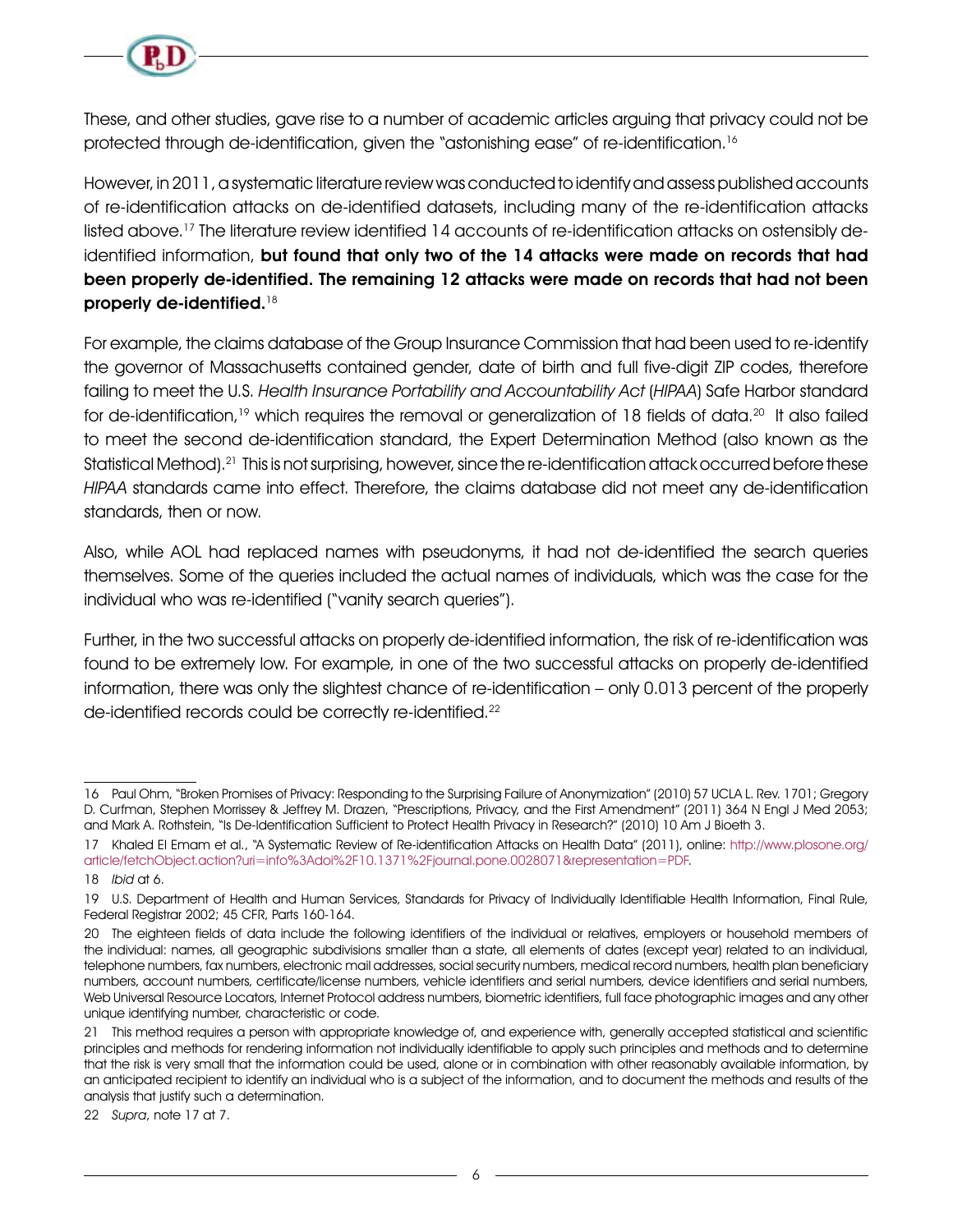

More recently, an article entitled, Matching Known Patients to Health Records in Washington State Data, $^{\rm 23}$ demonstrated that it was possible to re-identify individuals from publicly available state-level hospital discharge data by matching that data to other publicly available sources of information, including news stories containing the word "hospitalization." The hospital discharge data used to re-identify individuals did not include names or addresses, but it did include an individual's full five-digit ZIP code, age in years and months, race, ethnicity, gender; as well as the hospital, month of discharge, number of days in the hospital, admission type, source and weekend indicator, discharge status, how the bill was paid, diagnosis codes, procedure codes, and list of attending physicians.<sup>24</sup>

Re-identification was accomplished by collecting information on individuals who were hospitalized, obtained from news stories, and linking it with information in public registers available online to obtain the individual's date of birth and any five-digit ZIP code associated with the individual.<sup>25</sup> Once the name, date of birth and ZIP code were found, this information was then linked to the publicly available hospital discharge data. Using this method, the researcher was able to accurately re-identify individuals in 35 of the 81 cases reported in news stories – approximately 43 percent of the individuals in the sample.<sup>26</sup>

But even here, flaws in the initial de-identification process contributed significantly to re-identification. The researcher acknowledged that the hospital discharge data used to re-identify individuals was not de-identified in accordance with either of the HIPAA de-identification standards. The data included full five-digit ZIP codes, and dates were reported in years and months as opposed to years alone.<sup>27</sup> In a further survey of publicly available state health databases, researchers found that only a woeful three of the 33 states that release hospital discharge data, released the data in a form that complied with the HIPAA de-identification standards, across all fields.<sup>28</sup>

In addition, it is important to note that what appears to be a high re-identification rate of approximately 43 percent (35 cases), only applies to the hospital discharge records of the 81 individuals identified in the news stories containing the word "hospitalization." In fact, the hospital discharge dataset contained approximately 600,000 records. Therefore, the re-identification rate for the entire hospital discharge dataset was only 35 out of the 600,000 records, or 0.0058 percent.

Another recent study attempted to re-identify 579 of the 1130 public profiles copied from the website of the Personal Genome Project using public records.<sup>29</sup> The 579 profiles copied from the Personal Genome Project<sup>30</sup> website contained the date of birth, gender and full five-digit ZIP code of each individual. Of the

<sup>23</sup> Latanya Sweeney, "Matching Known Patients to Health Records in Washington State Data" (2013), online: http://arxiv.org/ pdf/1307.1370v2.

<sup>24</sup> Ibid at 4.

<sup>25</sup> Ibid at 8.

<sup>26</sup> Ibid at 9.

<sup>27</sup> Ibid at 11.

<sup>28</sup> Sean Hooley & Latanya Sweeney, "Survey of Publicly Available State Health Databases" (2013), online: http://thedatamap. org/1075-1.pdf.

<sup>29</sup> Latanya Sweeney, Akua Abu & Julia Winn "Identifying Participants in the Personal Genome Project by Name" (2013), online: http:// dataprivacylab.org/projects/pgp/1021-1.pdf.

<sup>30</sup> The Personal Genome Project is a long-term cohort study that aims to sequence and publicize the complete genomes and medical records of 100,000 informed volunteers to enable research into personal genomics and personalized medicine by creating a publicly available resource that brings together genomic, behavioral, environmental and human trait data.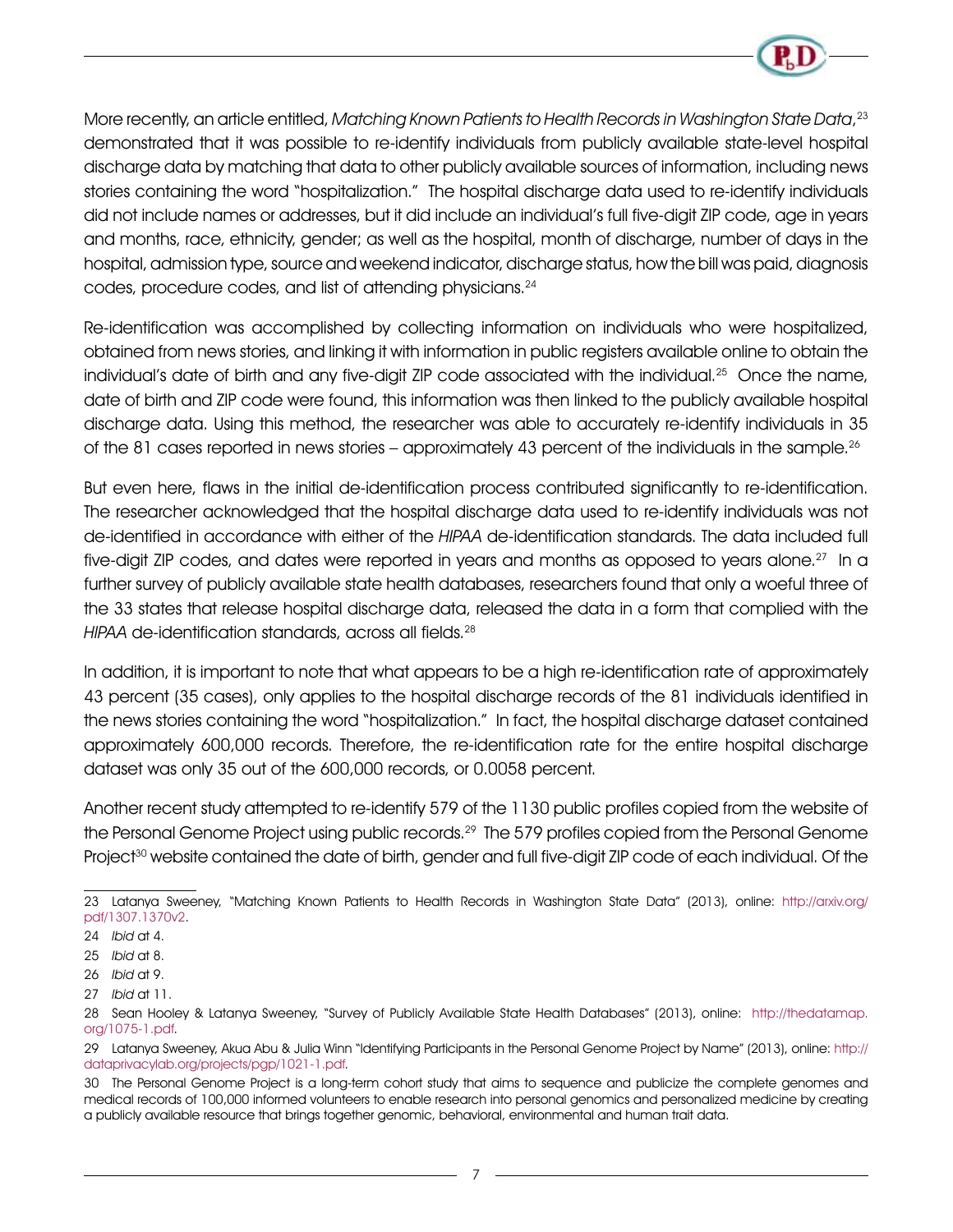

579 profiles copied, 241 unique names were matched to individuals.<sup>31</sup> It is important to note, however, that the profiles copied from the website of the Personal Genome Project were again not de-identified in accordance with the HIPAA de-identification standards. For example, they included full five-digit ZIP codes. Further, 103 profiles were directly identifiable through names that appeared in the documents copied. The researchers themselves acknowledged that the risk of re-identification could be greatly reduced by making the values, such as date of birth and full five-digit ZIP code, less specific and by removing the names of individuals from the documents uploaded to the Personal Genome Project website.<sup>32</sup>

Further, in none of these studies did the researchers suggest that, based on their research, efforts to deidentify information should be abandoned. The research was largely aimed at improving de-identification techniques and re-identification risk management procedures, rather than encouraging the abandonment of de-identification as a tool for protecting privacy.

#### Context is Everything – While Individuals May be Unique, They May Not be Identifiable

Another important consideration in interpreting the recent research is that while an individual may be unique within a dataset, this does not necessarily mean that the individual was actually re-identified or that the individual may be re-identified in the future.

Unique in the Crowd: The Privacy Bounds of Human Mobility<sup>33</sup> describes a study conducted using nonaggregated mobility data for one and a half million individuals over a period of 15 months from April 2006 to June 2007. Each time that individuals interacted with their mobile phone by means of incoming or outgoing calls or text messages, the closest antenna recorded their transactions. The study found that in a dataset where the location of an individual was specified hourly, knowing as few as four random spatio-temporal points was enough to uniquely identify 95 percent of the mobility traces in the sample. It was also determined that 11 points were sufficient to uniquely characterize all the traces in the sample.<sup>34</sup> Citing other well-known studies that have shown individuals can be re-identified by linking seemingly deidentified information with publicly available sources of information, the researchers suggested that because an individual's mobility data is highly unique, there is a greater likelihood of re-identifying individuals.<sup>35</sup>

However, while the researchers in the study demonstrated that an individual's mobility data is highly unique, they did not actually re-identify any individuals from the mobility traces. This was not the goal of the study. The goal was to uniquely identify mobility traces in a dataset using randomly selected spatiotemporal points from each mobility trace. There was no attempt to ascertain the identity of any particular individual in the dataset. The identity of the individuals remained unknown.

<sup>31</sup> Supra, note 29 at 3.

<sup>32</sup> Ibid at 4.

<sup>33</sup> Supra, note 12.

<sup>34</sup> Ibid at 3.

<sup>35</sup> Ibid at 2.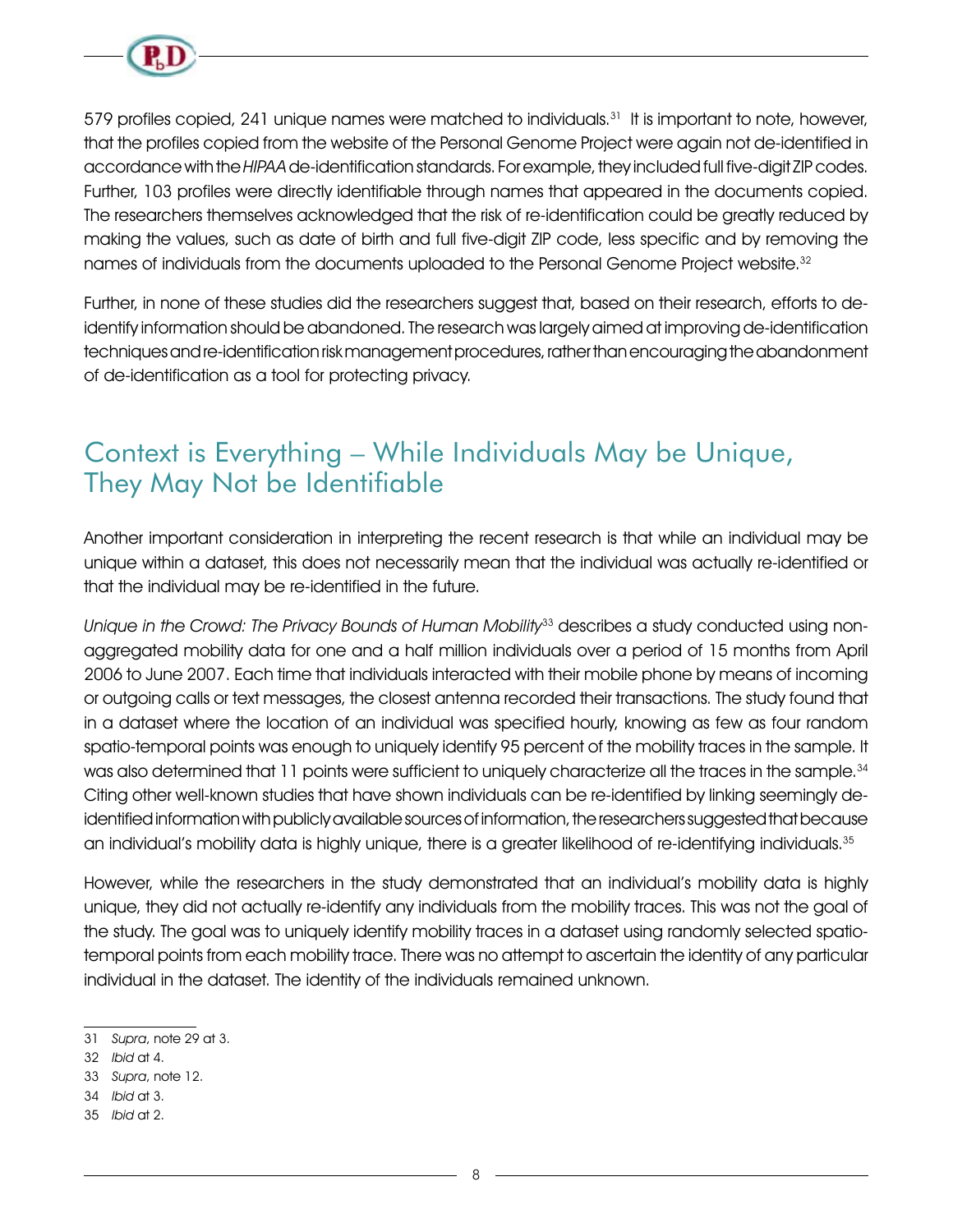

Further, although the researchers in the study suggested that re-identification could be accomplished by linking mobility data to other sources of information, they did not demonstrate how 95 percent of the one and half million individuals in the sample could be re-identified. In addition to having access to the comprehensive dataset of mobility traces, one would have to know at least four spatio-temporal pieces of information about each individual in the sample in order to re-identify the individuals. We believe that the feasibility of amassing such information from publicly available sources would be prohibitive.

Even if four specific spatio-temporal pieces of information were known for a handful of individuals and these individuals were re-identified, it is important to note that the mobility data in this study was not properly de-identified. The researchers used what they referred to as a "simply anonymized dataset that does not contain name, home address, phone number or other obvious identifiers."<sup>36</sup> Perturbation of the times and locations in an appropriate manner would have reduced the risk of matching four known spatio-temporal pieces of information about an individual with the mobility data.

Therefore, while the study highlighted the unique and sensitive nature of mobility data and demonstrated that this uniqueness makes it possible to isolate an individual with limited information, the researchers did not actually ascertain the identity of any particular individual by linking the four random spatio-temporal points to other sources of information. No one was actually re-identified.

#### Context is Everything – The Need for Time, Money and Expertise

Despite repeated claims of its ease, the re-identification of properly de-identified information is a technologically rigorous and expensive endeavour, with very limited success rates.<sup>37</sup> It requires the investment of significant time and financial resources and the concerted effort of individuals possessing unique skill sets. In contrast, where information has not been properly de-identified in accordance with current standards, no unique skill sets are required – simple matching exercises would likely be sufficient to re-identify individuals.

One of the common methods for conducting re-identification attacks is to use a population register, such as a voter registration list in the United States or a private property security register in Canada. One of the main reasons that re-identification is time-consuming, labour-intensive and a costly exercise in these types of attacks is because, in order to achieve a high success rate in a re-identification attack, one of the critical steps is to minimize the number of individuals missing from the population register<sup>38</sup> and to ensure that the quasi-identifiers in both the dataset and the population register are correct.<sup>39</sup> As stated by one commentator:

<sup>36</sup> Ibid at 1.

<sup>37</sup> Ubaka Ogbogu et al., "Policy Recommendations for Addressing Privacy Challenges Associated With Cell-Based Research and Interventions," (2014) 15:7 BMC Medical Ethics 1 at 3.

<sup>38</sup> A population register is a publicly available database of personal information which is used to link or match to de-identified information in order to re-identify individuals, such as voter registration databases.

<sup>39</sup> Daniel Barth-Jones, "The 'Myth of the Perfect Population Register' and Re-Identification Risk Assessment" in Khaled El Emam, Risky Business: Sharing Health Data While Protecting Privacy (Bloomington: Trafford Publishing, 2013) at 151.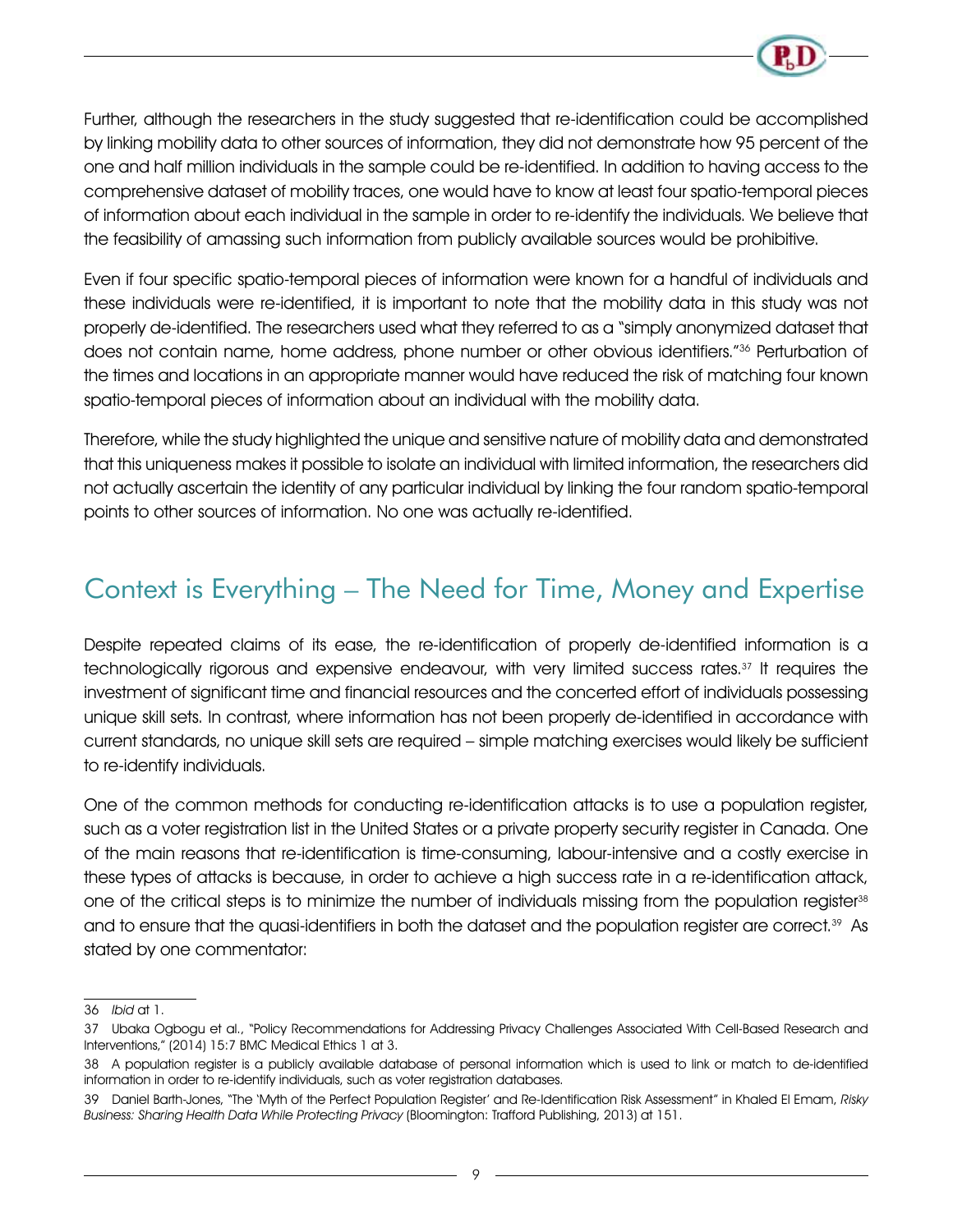

The problem is that creating a "perfect population register" – one that is complete and accurate is a tremendous challenge for even the U.S. Census Bureau and would typically be far beyond the likely abilities of a hypothetical data intruder. Not surprisingly, disclosure risk scientists themselves cannot afford to complete this final exhaustive step when making their re-identification risk estimates. So they wisely skip this last essential task and instead make easily obtained, but highly conservative, estimates of the true re-identification risks.40

With an incomplete or inaccurate population register, re-identification attempts will have a reduced success rate, and although individuals may seemingly be re-identified, the re-identification may be incorrect.

In 2010, researchers conducted a study to determine the re-identification risk of information de-identified in accordance with the HIPAA Safe Harbor standard, and to evaluate the risks and costs associated with a specific re-identification attack using voter registration lists.41 The researchers found that the cost of obtaining the voter registration list varied widely from one jurisdiction to another, ranging from a low of \$0 to a high of \$17,000.42

#### Context is Everything – Location, Location, Location!

The success of re-identification attacks will necessarily be jurisdiction-dependent due to differences in the publicly available sources of information and the privacy legislation in force in that jurisdiction. Therefore, research demonstrating a successful re-identification attack in one jurisdiction will not necessarily be successful in another jurisdiction. 43

The article entitled, Matching Known Patients to Health Records in Washington State Data, 44 demonstrated that it was possible to re-identify individuals from publicly available hospital discharge data by matching that data to other publicly available sources of information.45 A similar re-identification attack, however, would not likely succeed in other jurisdictions where the amount of hospital discharge data and demographic information released is more limited, or where the types of individuals or organizations to whom the hospital discharge data are released is restricted.

For example, in the province of Ontario, Canada, hospital discharge data that includes indirect identifiers, such as complete date of birth and full postal code, is not made available to the general public because of the limitations and restrictions placed on the collection, use and disclosure of personal health information

45 Ibid at 4.

<sup>40</sup> Ibid at 150.

<sup>41</sup> Kathleen Benitez & Bradley Malin, "Evaluating Re-Identification Risks With Respect to the HIPAA Privacy Rule" (2010) 17 J Am Med Inform Assoc 169.

<sup>42</sup> Ibid at 175.

<sup>43</sup> Supra, note 17 at 6.

<sup>44</sup> Supra, note 23.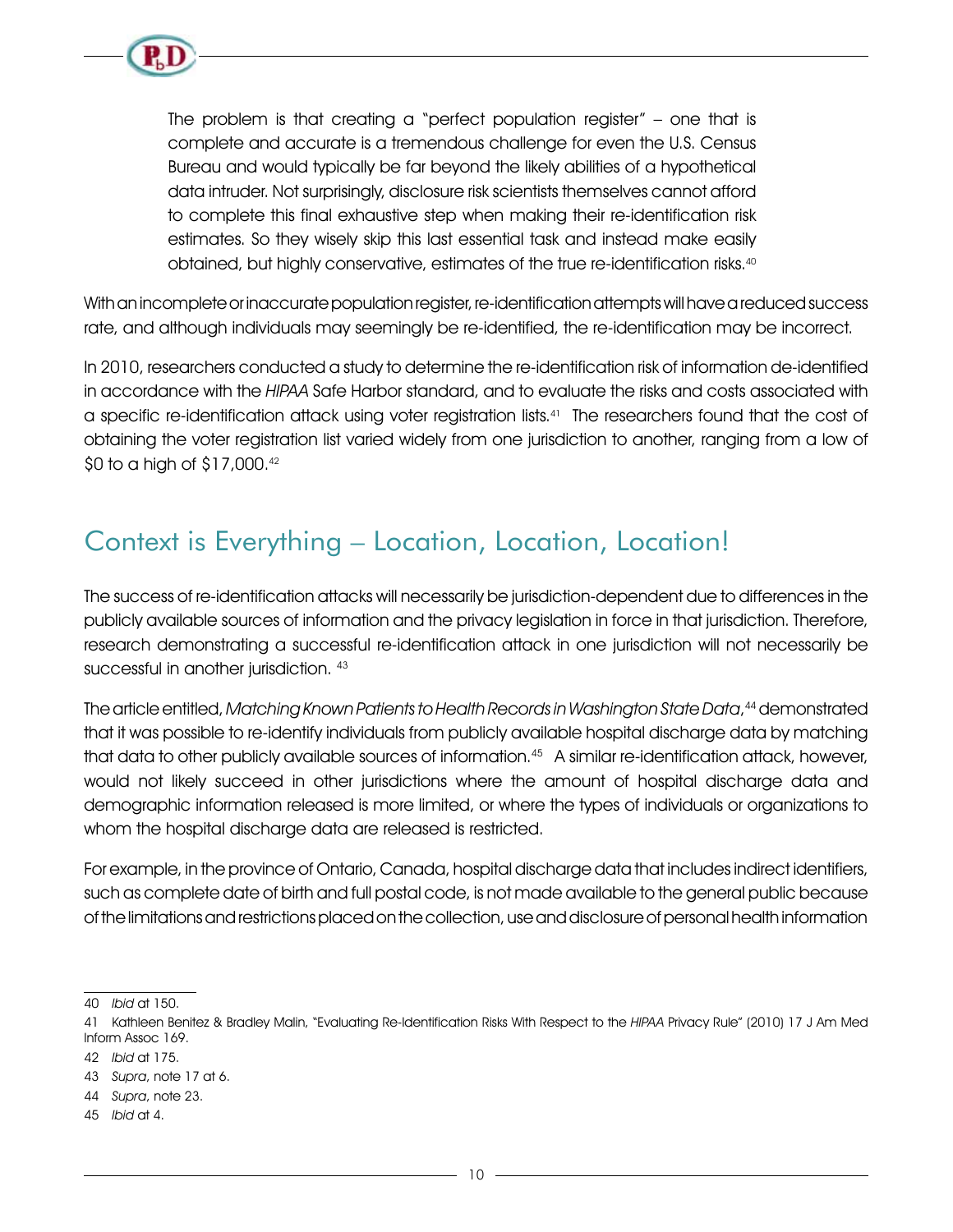

for secondary purposes contained in Ontario's Personal Health Information Protection Act. 46 However, efforts are underway to make individual-level Canadian hospital discharge data that has been properly de-identified available to researchers through a pilot project that includes a detailed evaluation of the risks of re-identification, to ensure that the risk of re-identification remains very small.<sup>47</sup>

### The Special Case of Genetic Information

The debate about the value of de-identification in protecting privacy has also been refuelled by recently published studies demonstrating that individuals may be re-identified from their genetic information.

For example, the study which matched names to individual profiles from the Personal Genome Project website<sup>48</sup> has been used by some commentators to suggest that individuals can be re-identified from de-identified genetic information. However, as acknowledged by the researchers themselves, the ability to re-identify individuals was not based on their genetic information but rather on their demographic information.49

While genetic information was not used to re-identify individuals in the particular study above, it was used to re-identify individuals in another study. In *Identifying Personal Genomes by Surname Inference,* 50 researchers at the Whitehead Institute used surname inferences from commercial genealogy databases and Internet searches to re-identify nearly 50 participants in genomics studies. The researchers began by analyzing unique genetic markers of men whose genetic material was collected by the Center for the Study of Human Polymorphisms, and whose genomes were sequenced and made publicly available as part of the 1000 Genomes Project. They then linked the unique genetic markers to publicly accessible databases that housed genetic information by surname. The surnames were then linked to other information sources, including Internet record search engines, obituaries, genealogical websites and public demographic data to identify nearly 50 research participants who had participated in the Center for the Study of Human Polymorphisms genomics study. The researchers projected that they could re-identify the surnames of approximately 12 percent of Caucasian males using this method.<sup>51</sup>

In drawing conclusions from this particular study, it is important to keep in mind the differences between genetic information and other types of information that are more commonly used for secondary purposes. Unlike other types of information, there are currently no standards for de-identifying genetic information. Because genetic information characterizes individuals in highly unique ways, it is difficult to de-identify this information in a manner that maintains a sufficient level of data quality necessary for most secondary

<sup>46</sup> Personal Health Information Protection Act, 2004, SO 2004, c 3.

<sup>47</sup> Khaled El Emam et al., "De-Identifying a Public Use Microdata File From the Canadian National Discharge Abstract Database" (2011) 11 BMC Medical Informatics and Decision Making 53.

<sup>48</sup> Supra, note 29.

<sup>49</sup> Ibid at 1.

<sup>50</sup> Melissa Gymrek et al., "Identifying Personal Genomes by Surname Inference" (2013) 339 Science 321.

<sup>51</sup> Ibid at 322.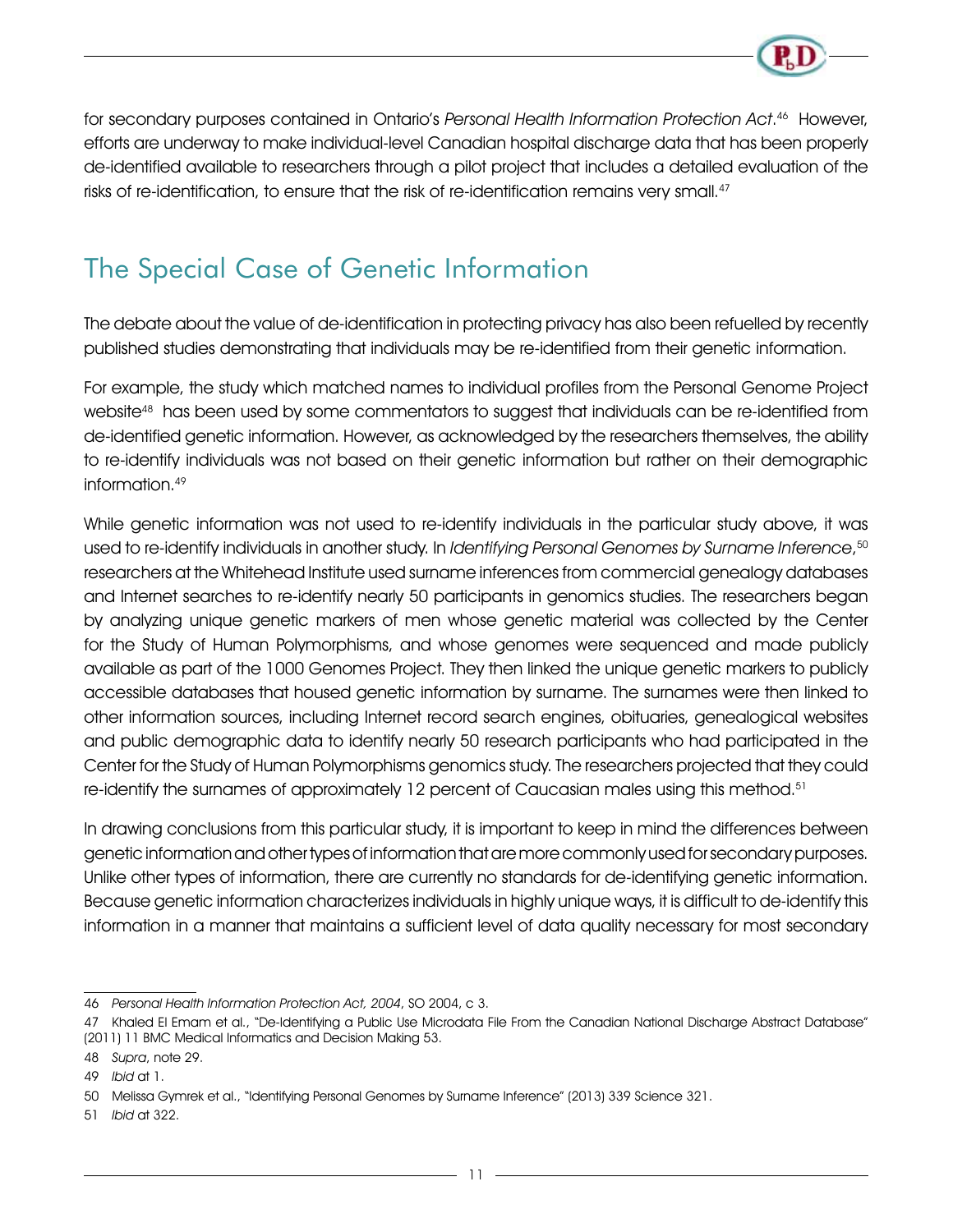

purposes. Genetic information, unlike most other types of information, is highly sensitive to any kind of distortion, and is not amenable to standard de-identification approaches.52 Therefore, it is not possible to generalize the findings of studies involving genetic information to other information that is more commonly used for research and other secondary purposes, such as administrative, survey, and clinical data.

There is a need for improved methods for the de-identification of genetic information<sup>53</sup> and additional safeguards when genetic information is used or disclosed for secondary purposes.

<sup>52</sup> Distortion of the original data tends to diminish the utility of genetic information because the conclusions that can be drawn from the analysis of the distorted data are not the same as the conclusions that can be drawn from the original data.

<sup>53</sup> Khaled El Emam, "Methods for the De-Identification of Electronic Health Records for Genomic Research" (2011) 3:25 Genome Medicine 1.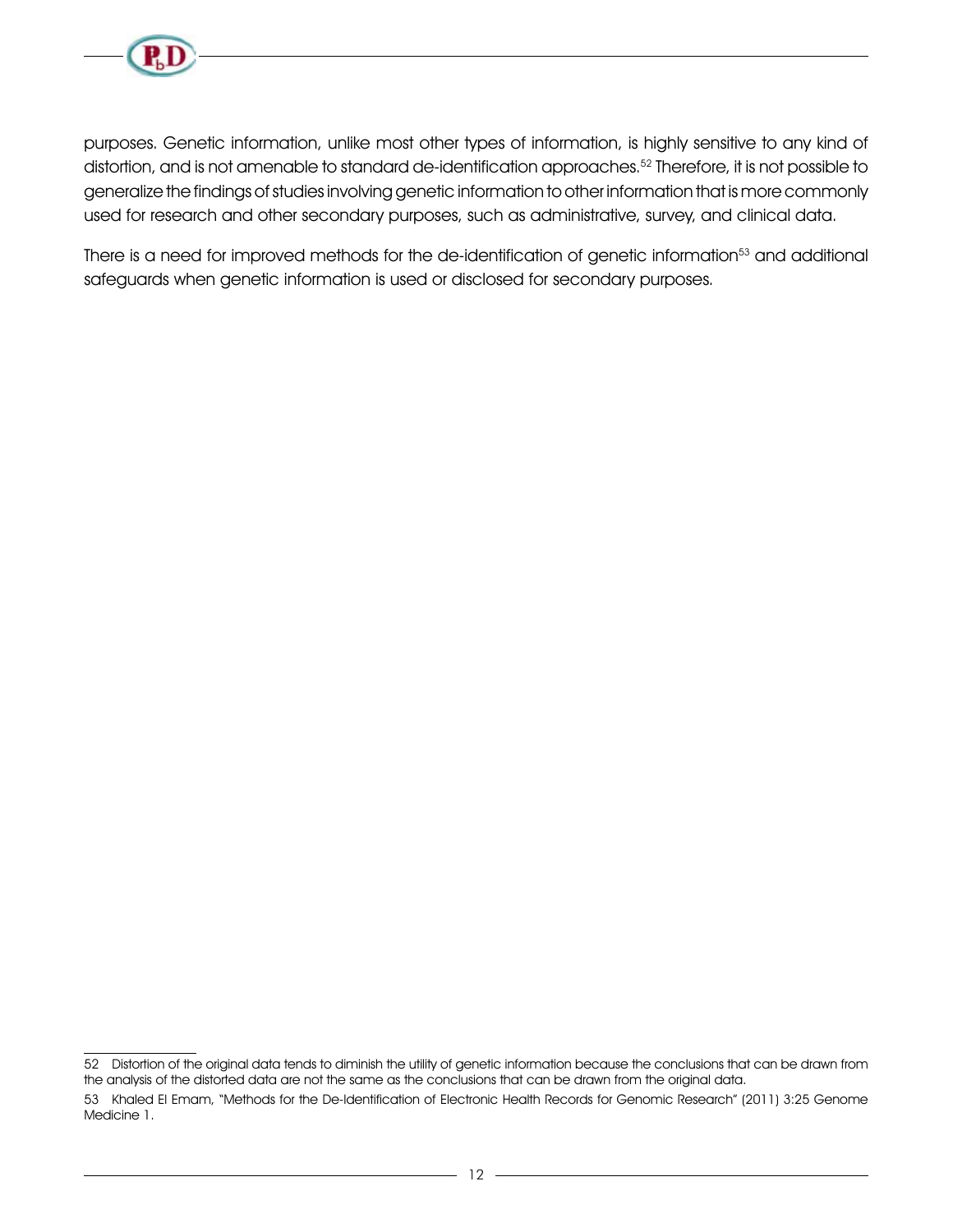# De-identification and Data Quality

The suggestion that information can typically only be de-identified at the expense of data quality is based on an outdated, zero-sum paradigm which suggests that two interests, in this case, privacy and data quality, are mutually exclusive and that each may only be attained at the expense of the other. While this argument may currently hold true for genetic information, it certainly does not hold true for the vast majority of information used for secondary purposes.

The second author of this paper, Dr. Khaled El Emam, the Canadian Research Chair in Electronic Health Information and senior investigator at the Children's Hospital of Eastern Ontario Research Institute, has developed a widely used tool, the Privacy Analytics Risk Assessment Tool (PARAT), which de-identifies information in a manner that simultaneously minimizes both the risk of re-identification and the degree of distortion to the original database. This tool provides a high degree of privacy protection, while also ensuring a level of data quality that is appropriate for the secondary purpose. This tool has been used to assist in the establishment of Canada's first multi-disease electronic record surveillance system, in public health monitoring and to enhance access to research data in areas such as cancer, child and maternal health, chronic diseases and disorders of the brain, including cerebral palsy, epilepsy, neurodegenerative disorders, neurodevelopmental disorders, and depression.<sup>54</sup>

<sup>54</sup> http://www.privacyanalytics.ca.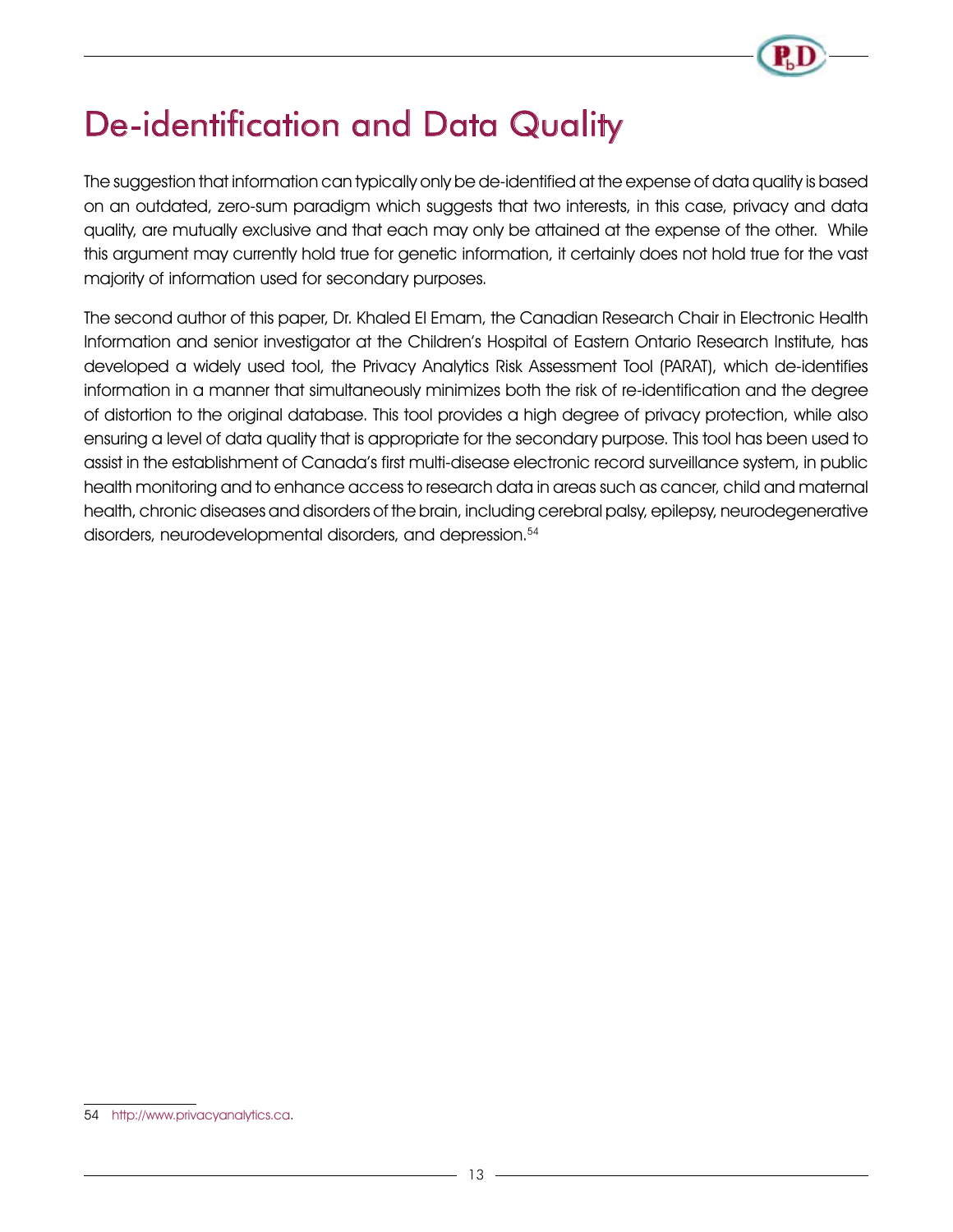

# **Conclusion**

Although skepticism about the value of de-identification persists, there is no new evidence to support the conclusion that re-identification is a trivial task and consequently, that de-identification should be abandoned as a means of protecting privacy. Such conclusions continue to be based on research involving information that was not properly de-identified. Nor do they take into account the prohibitive amount of time, energy and resources required to successfully re-identify individuals using properly deidentified information, and that re-identification in one jurisdiction may not necessarily be replicable in another jurisdiction.

De-identification, using proper de-identification methods, combined with a rigorous re-identification risk management framework, remains a strong tool for protecting privacy while ensuring a level of data quality commensurate with the secondary purpose for which the de-identified information will be used. There are, in fact, considerable risks in abandoning de-identification efforts, including the fact that individuals and organizations may simply cease disclosing de-identified information for secondary purposes, even those seen to be in the public interest. As eloquently stated by one epidemiologist, Dr. Daniel Barth-Jones:

> The reality is that, while one can point to very few, if any, cases of persons who have been harmed by attacks with verified re-identifications, virtually every member of our society has routinely benefited from the use of de-identified health information. De-identified health data is the workhorse that routinely supports numerous healthcare improvements and a wide variety of medical research activities. But in the same way that it would be difficult to point to exactly who has had their lives saved by speed limit laws, it should be quite clear that some among us owe our lives to the ongoing research and health system improvements that have been realized because of the analysis of deidentified data. Hopefully, these advancements will continue in generations to come, but unfounded fears of re-identification could have the power to derail this progress.<sup>55</sup>

Let us not derail this progress. Let us abandon zero-sum paradigms and faulty generalizations about the alleged "ease" of re-identification, which will take us a long way. We need to encourage the consistent use of known and effective de-identification techniques, combined with re-identification risk management procedures that are currently available.56 We need to encourage respected public and

<sup>55</sup> Daniel Barth-Jones, "The 'Re-identification' of Governor William Weld's Medical Information: A Critical Re-examination of Health Data Identification Risks and Privacy Protections, Then and Now" (2012), online: http://www.futureofprivacy.org/wp-content/uploads/ The-Re-identification-of-Governor-Welds-Medical-Information-Daniel-Barth-Jones.pdf.

<sup>56</sup> One the seven principles of Privacy by Design, Principle 4 entitled Full Functionality — Positive-Sum, not Zero-Sum, seeks to accommodate all legitimate interests and objectives in a positive-sum "win-win" manner, not through a dated, zero-sum approach, where unnecessary trade-offs are made. Privacy by Design avoids the pretense of false dichotomies, such as privacy vs. security, demonstrating that it is possible to have both.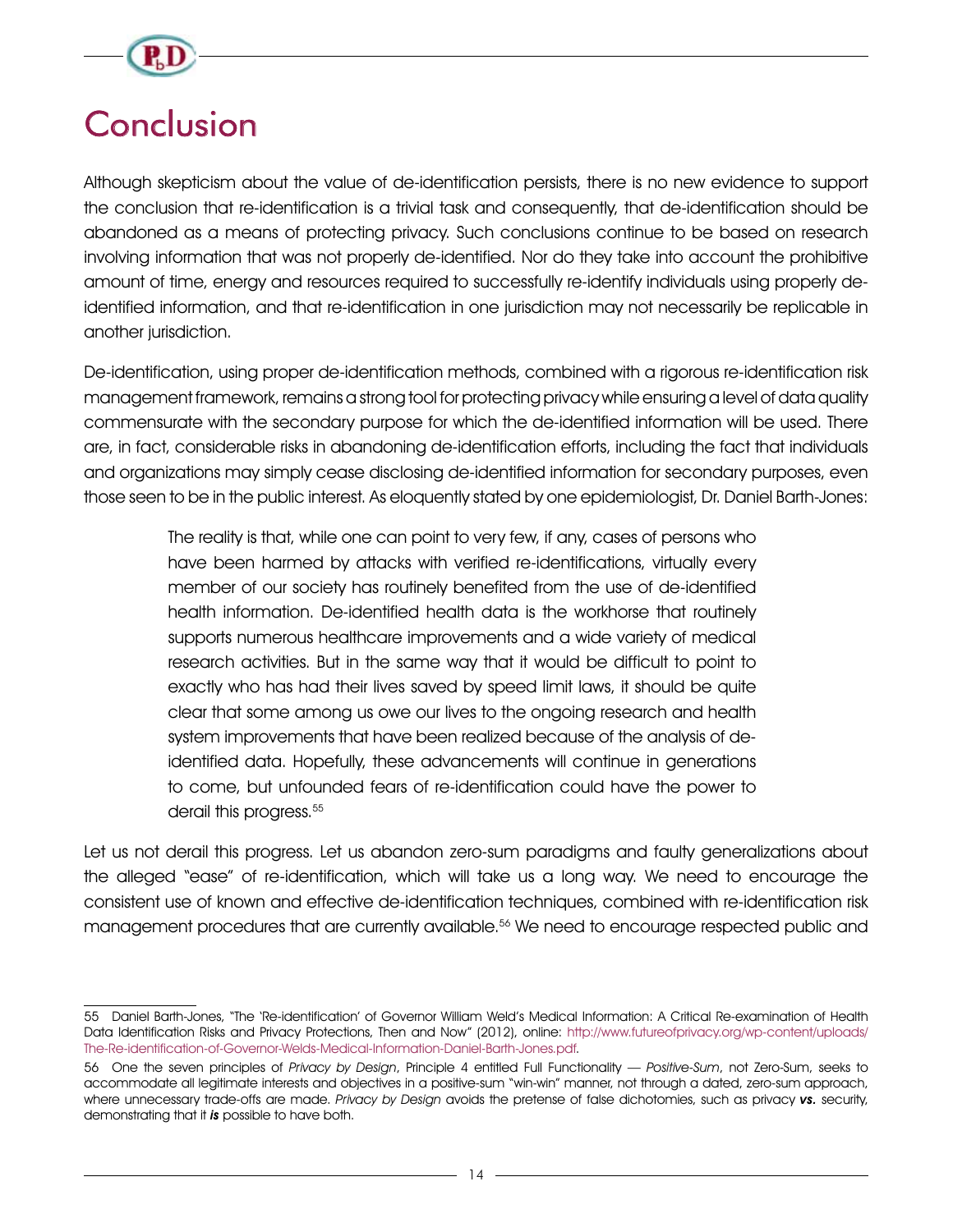

private organizations to develop standards for de-identification suitable for their use cases and types of data. In addition, as noted by the Federal Trade Commission Chairwoman Edith Ramirez, we need to foster the continued improvement of proper de-identification techniques and re-identification risk management frameworks,<sup>57</sup> and spur research into the development of de-identification methods for genetic data. This will ensure that de-identification remains an essential tool in protecting privacy, both now, and well into the future.

<sup>57</sup> Federal Trade Commission Chairwoman Edith Ramirez, "Protecting Consumer Privacy in a Big Data Age" delivered at The Media Institute (8 May 2014), online: http://www.ftc.gov/system/files/documents/public\_statements/308421/140508mediainsti tute.pdf.